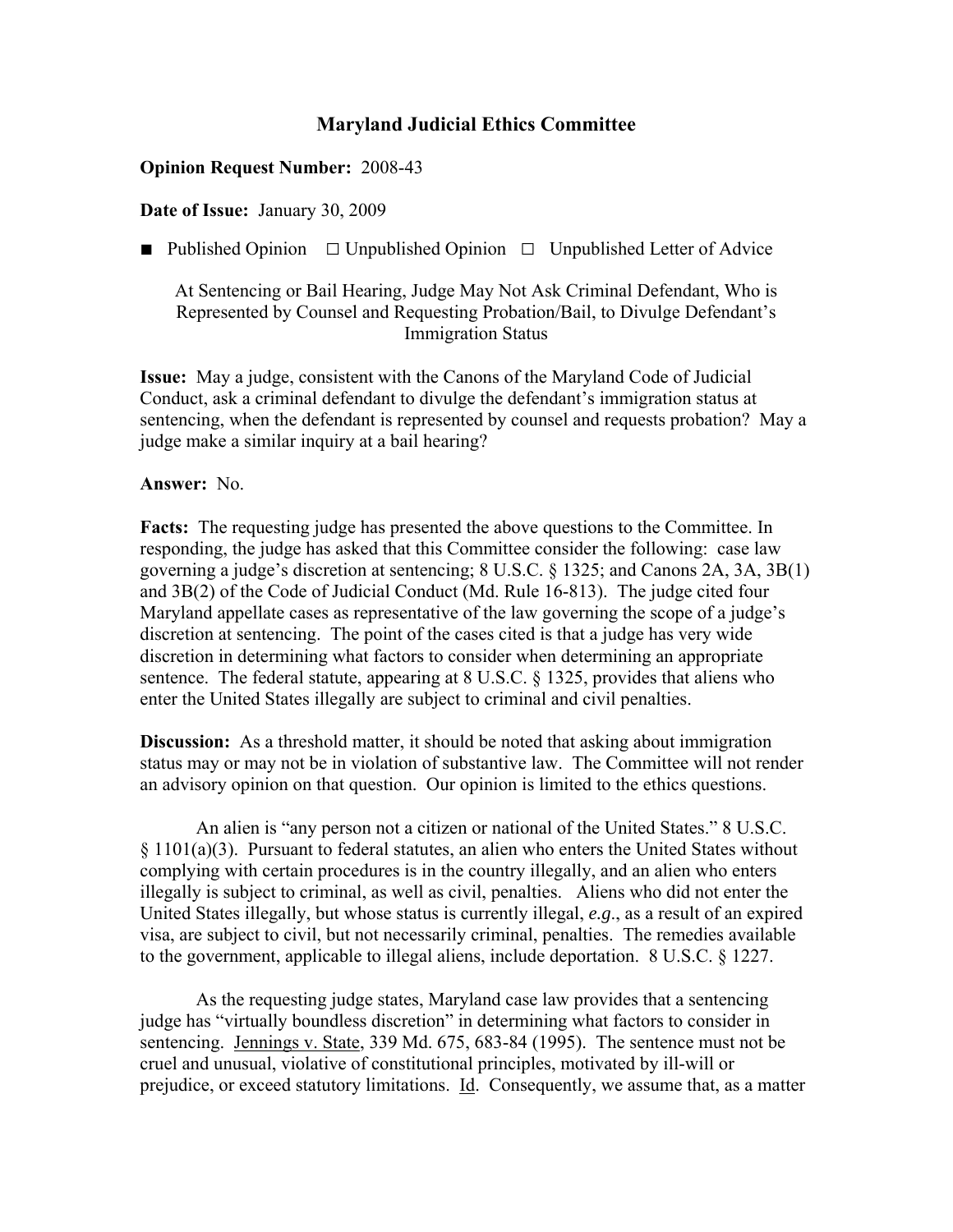**Maryland Judicial Ethics Committee Opinion Request Number:** 2008-43 **Date of Issue:** January 30, 2009 ■ Published Opinion □ Unpublished Opinion □ Unpublished Letter of Advice Page 2 of 3

of substantive law, a court can consider a defendant's immigration status if properly presented to the court.

The question here, however, is whether a court may inquire of the defendant as to the defendant's immigration status. The constitutional privilege against selfincrimination applies in a sentencing proceeding. Ellison v. State, 310 Md. 244, 259 (1987). A sentencing court may not consider a defendant's exercise of his privilege against self-incrimination. Ridenour v. State, 142 Md. App. 1, 16 (2001). Because an illegal alien may be entitled to the privilege against self-incrimination, see United States v. Bin Laden, 132 F. Supp.2d 168 (S.D.N.Y. 2001), and, under certain circumstances, is subject to criminal penalties, the privilege against self-incrimination may be implicated.

Consistent with the existence of the privilege, the Maryland Rules contemplate that the State and the defendant may submit information to the court that each wants the court to consider. Md. Rule 4-342. A court may request that the Division of Parole and Probation prepare a presentence investigation report. Md. Rule 4-341. Except on court order, the report is confidential and not available for public inspection. Md. Code Ann., Corr. Servs. Art.,  $\S 6-112(a)(2)$ . The general practice of Maryland trial judges is not to inquire of a defendant at sentencing except to clarify a matter presented and to invite the defendant to exercise the right of allocution.

Subsection (e), added to Md. Rule 4-242 in 1999, states that, before accepting a guilty plea, the court, the State's Attorney, or the defense attorney shall advise the defendant that, by entering the plea, the defendant, if not a United States citizen, "may face additional consequences of deportation, detention, or ineligibility for citizenship...." The Committee note to that section states that "the court should not question defendants about their citizenship or immigration status." The Rules Committee minutes, dated April 24, 1998, indicate that the Committee wanted to make it clear that subsection (e) was not intended to put any burden on the judiciary to ascertain a defendant's immigration status and that the advice of rights provision was added to aid the defendant in making a decision as to whether to plead guilty. The minutes also reflect the Committee's sensitivity to creating a public record reflecting a defendant's immigration status.

Canon 2A of the Code of Judicial Conduct provides that:

A judge shall avoid impropriety and the appearance of impropriety. A judge shall respect and comply with the law and shall act at all times in a manner that promotes public confidence in the impartiality and integrity of the judiciary.